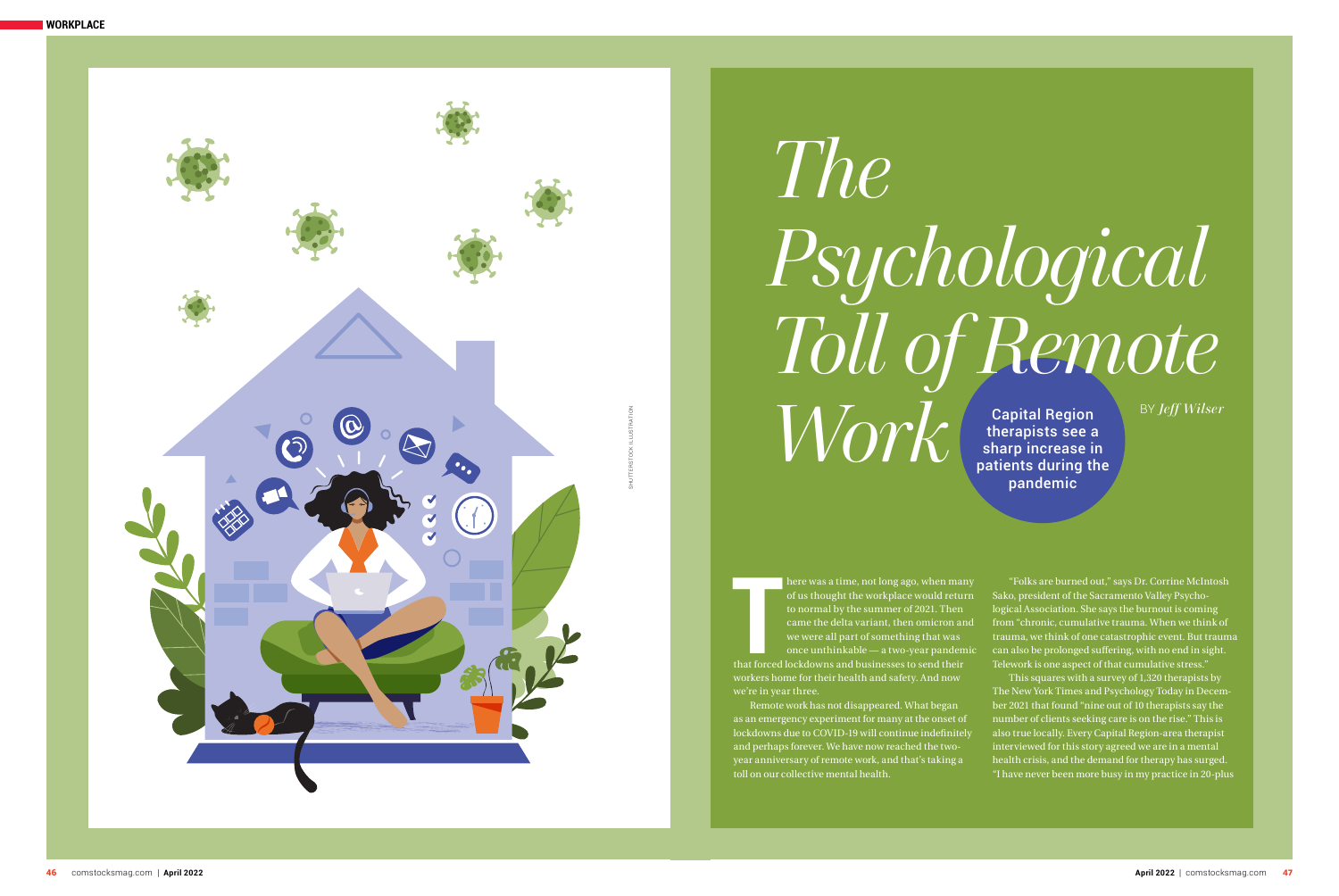years," says Dr. Daniel Rockers, a local therapist and former president of the California Psychological Association.

So how, specifically, is remote work affecting us?

We'll start with the obvious. Zoom fatigue is real, says Sako, adding she's seen it cause "so many physical complications," from headaches to shoulder pain to back problems. That has a spillover effect. "When people are hurting from physical pain," says Sako, "that will make them less tolerant of emotional distress."

Then there's a sneakier psychological toll. Dr. Caryn Banqué, a psychologist with downtown Sacramento offices, says there are two simultaneous factors that pose a problem on Zoom: Because people are working from home, they're not taking as much care of their attire or appearance; and on the Zoom screen, they constantly stare at that little picture of themselves in the window, giving them an unusually high amount of mirror time. So as Banqué describes the paradox: "We might get more hyper-focused with how they look, even though we're not taking care with how we look."

We're social creatures. And remote work tends to

reduce something called "emotional resonance," says Dr. Brandy Engler, founder and CEO of Silver Lake Psychology. When we're around our coworkers in the office, says Engler, thanks to all the tiny moments of chitchat and smiles and eye contact, we get little bursts of dopamine and oxytocin to the brain. "You're not quite getting that on Zoom," Engler says.

Our brains are wired to pick up on the emotions of others around us, so when one coworker is super cheery, everyone else feels better. This is emotional resonance. "Our bodies and brains have the ability to read other people's emotions," she explains. "It's a survival function," as emotional resonance

teaches us empathy, it lets us pick up on social cues, and it helps us make smarter social decisions. Sometimes, of course, emotional resonance can work to our detriment — the grumpy accountant two cubicles over who might be a killjoy. On balance though, Engler says "we're not getting emotional resonance by being cooped up alone."

Banqué agrees and calls this dynamic the "group effect." She notes while we tend to think of the mob mentality as a negative, groups can uplift us. Whether it's a brainstorming session, a team

lunch or even a ho-hum staff meeting, "when you're working in a group, you get so much more excited about things." This collective experience is tough to replicate online. As Banqué says, "When you're sitting at home alone trying to figure it out, there just isn't as much enthusiasm." Another common problem is the loss of transitions. When we commute into an office, says Banqué, "that gives our brains time to switch gears, and we don't have that right now." Banqué notes in Sacramento especially, many had the habit of biking into the office, which served as a mental refresh. Now that transition is gone. So are the overlooked transitions of grabbing a coffee from

## Duggan **WC**

down the block, having lunch with a colleague or even huffing a few flights of stairs from your desk to the conference room. The benefits from the proverbial water cooler talk is real.

This loss of transitions is similar to a problem that Sako frequently sees with her patients. "Most people are having a hard time separating work and life," she says. They might be working on their laptop, eating pasta, folding laundry and binge-watching "Love is Blind" all on the same couch. This is why Sako talks about setting boundaries with "almost every

> client and every session." Not just emotional boundaries (the usual connotation in therapy) but actual boundaries between work and leisure time, boundaries of when you go to bed, even boundaries of when you take a shower or put on clothes.

A heavy dose of remote work, as likely every married person knows, can put new stressors on relationships and families. When partners both work from home, "people are more temperamental, they're easily triggered and they have no outlet to retreat to," says Dr. Arrickia McDaniel, the clinical director at STRIVE Com-

munity Health, which doubled its staff in the past two years and still struggles to meet demand. Engler, who does extensive couples therapy, says remote work tends to intensify any preexisting tensions and issues. She says she has seen "an increase in fighting, bickering and clients talking about wanting to get a divorce." More people are reaching out to Banqué for couples' counseling. "Usually January is a lull, but this year it was a spike," says Banqué, but unfortunately not everyone is getting help, as the demand for therapy is so high and "everybody is so booked up."

Of course not everyone is hurt by remote work and many still see it as a gift.



**"Folks are burned out. … When we think of trauma, we think of one** 

**catastrophic event. But trauma can also be prolonged suffering, with no end in sight. Telework is one** 

**aspect of that cumulative stress."**

**DR. CORRINE SAKO** President, Sacramento Valley Psychological Association **Partly in recognition of the physical and mental toll COVID-19 has taken on workers,** and in an effort to improve safety, 2022 brings some new changes to California's labor laws. Here are the key changes:

- Employers need to make COVID-19 testing available to all employees who are exposed to an outbreak.
- If employees are exempt from masking for whatever reason (such as mental health conditions), they need to be tested twice weekly (and on paid time).
- California's minimum wage bumps to \$15 an hour for companies with 26 or more employees.
- There are some important changes to confidentiality clauses in employee settlement and separation agreements, expanding protection to include claims involving discrimination based on race, religion, gender and age.
- Under the California Family Rights Act, the definition of "parent" has been expanded to include the parent of a spouse (parent-in-law).
- And in news that should make employers' life a little easier, required workplace posters can now be distributed by email.

*–Jeff Wilser*

# **New 2022 California Labor Laws**

No commute. No constant interruptions. Banqué has found that younger people (those in their 20s) have generally coped better than older people, as "they were already online." Rockers found the same thing for people working in information technology, as "they were already used to working remote." Introverts generally had an easier time for obvious reasons, but as Banqué says, over time, even the introverts were "starting to go nuts."

Dr. Alex Andrade Jr. is another local therapist. For his patients, the workers handling Zoom life the best are the ones who have strong routines and structure. On the flip side, other patients "wake

up five minutes before they log in," and that ends up "bleeding into unhealthy habits." Similarly, Banqué found people with attention deficit hyperactivity disorder have had an especially tough time with remote work, as "they don't have the same kind of structure, and it can be so much harder for them to focus on their work and be productive." Often they get lost during the day and their work oozes into the night, and they can "end up taking 60 hours to do what they were able to do in 20."

Remote work isn't happening in a vacuum. The pangs of Zoom life add to the cocktail of anxiety most of us are